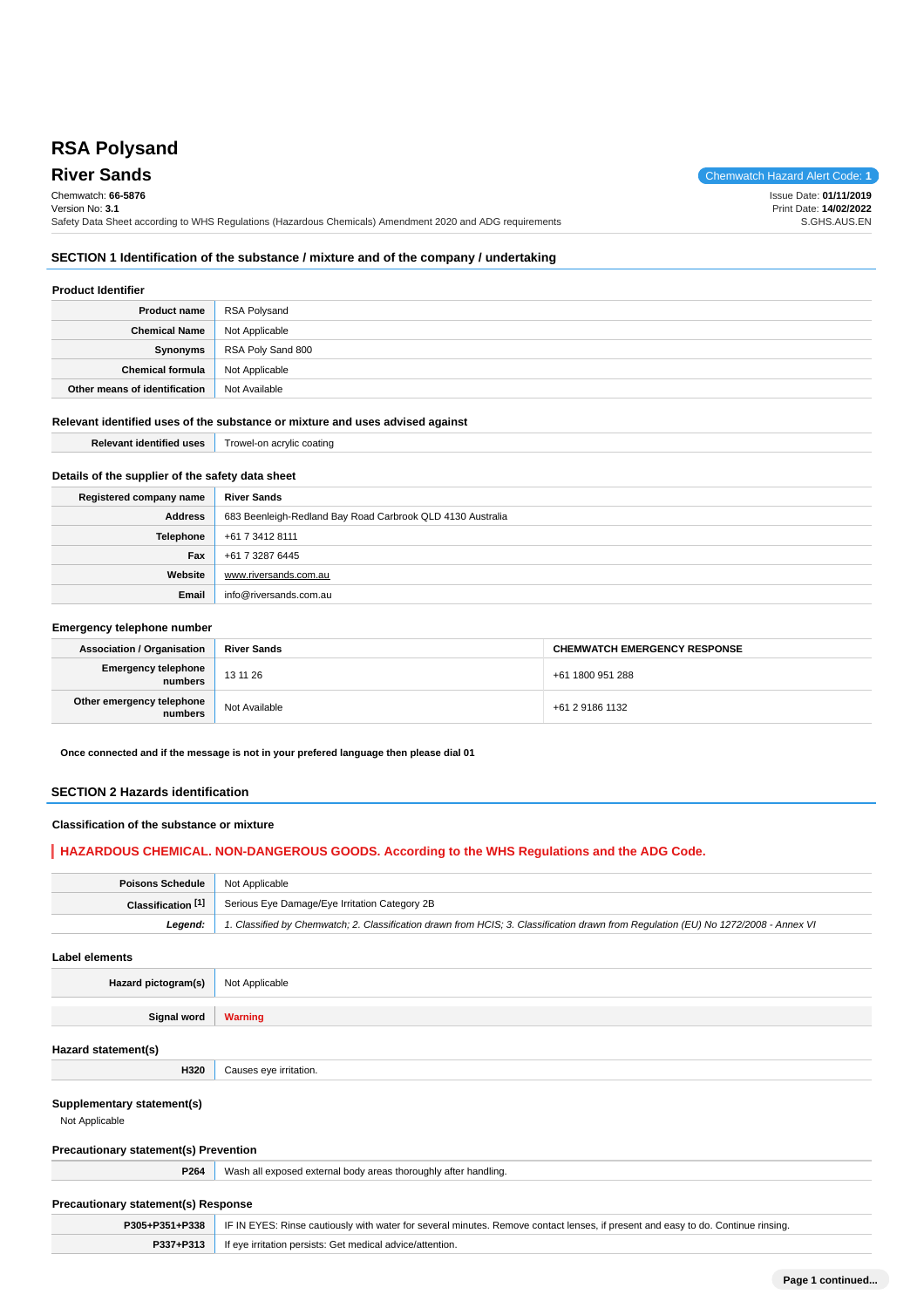## **Precautionary statement(s) Storage**

## Not Applicable

**Precautionary statement(s) Disposal**

# Not Applicable

## **SECTION 3 Composition / information on ingredients**

## **Substances**

See section below for composition of Mixtures

## **Mixtures**

| <b>CAS No</b> | %[weight]                                           | Name                                                                                                                                    |
|---------------|-----------------------------------------------------|-----------------------------------------------------------------------------------------------------------------------------------------|
| Not Available | 100                                                 | Ingredients determined not to be hazardous                                                                                              |
| Legend:       | Classification drawn from C&L * EU IOELVs available | 1. Classified by Chemwatch; 2. Classification drawn from HCIS; 3. Classification drawn from Regulation (EU) No 1272/2008 - Annex VI; 4. |

## **SECTION 4 First aid measures**

| Description of first aid measures |                                                                                                                                                                                                                                                                                                                                                                                                                                                                                                |
|-----------------------------------|------------------------------------------------------------------------------------------------------------------------------------------------------------------------------------------------------------------------------------------------------------------------------------------------------------------------------------------------------------------------------------------------------------------------------------------------------------------------------------------------|
| <b>Eye Contact</b>                | If this product comes in contact with the eyes:<br>• Wash out immediately with fresh running water.<br>Ensure complete irrigation of the eye by keeping eyelids apart and away from eye and moving the eyelids by occasionally lifting the upper<br>and lower lids.<br>Seek medical attention without delay; if pain persists or recurs seek medical attention.<br>▶ Removal of contact lenses after an eye injury should only be undertaken by skilled personnel.                             |
| <b>Skin Contact</b>               | If skin contact occurs:<br>Immediately remove all contaminated clothing, including footwear.<br>Flush skin and hair with running water (and soap if available).<br>Seek medical attention in event of irritation.                                                                                                                                                                                                                                                                              |
| Inhalation                        | If fumes, aerosols or combustion products are inhaled remove from contaminated area.<br>• Other measures are usually unnecessary.                                                                                                                                                                                                                                                                                                                                                              |
| Ingestion                         | If swallowed do <b>NOT</b> induce vomiting.<br>If vomiting occurs, lean patient forward or place on left side (head-down position, if possible) to maintain open airway and prevent aspiration.<br>• Observe the patient carefully.<br>▶ Never give liquid to a person showing signs of being sleepy or with reduced awareness; i.e. becoming unconscious.<br>Give water to rinse out mouth, then provide liquid slowly and as much as casualty can comfortably drink.<br>Seek medical advice. |

## **Indication of any immediate medical attention and special treatment needed**

Treat symptomatically.

# **SECTION 5 Firefighting measures**

## **Extinguishing media**

- Water spray or fog.
- Foam.
- Dry chemical powder.
- BCF (where regulations permit). Carbon dioxide.
- 

# **Special hazards arising from the substrate or mixture**

| <b>Fire Incompatibility</b>    | Avoid contamination with oxidising agents i.e. nitrates, oxidising acids, chlorine bleaches, pool chlorine etc. as ignition may result                                                                                                                                                                                                                                                                                                                                                                                                                                                                      |  |
|--------------------------------|-------------------------------------------------------------------------------------------------------------------------------------------------------------------------------------------------------------------------------------------------------------------------------------------------------------------------------------------------------------------------------------------------------------------------------------------------------------------------------------------------------------------------------------------------------------------------------------------------------------|--|
| <b>Advice for firefighters</b> |                                                                                                                                                                                                                                                                                                                                                                                                                                                                                                                                                                                                             |  |
| <b>Fire Fighting</b>           | Alert Fire Brigade and tell them location and nature of hazard.<br>• Wear full body protective clothing with breathing apparatus.<br>Prevent, by any means available, spillage from entering drains or water course.<br>Use water delivered as a fine spray to control fire and cool adjacent area.<br>Avoid spraying water onto liquid pools.<br>DO NOT approach containers suspected to be hot.<br>Cool fire exposed containers with water spray from a protected location.<br>If safe to do so, remove containers from path of fire.                                                                     |  |
| <b>Fire/Explosion Hazard</b>   | The material is not readily combustible under normal conditions.<br>However, it will break down under fire conditions and the organic component may burn.<br>Not considered to be a significant fire risk.<br>Heat may cause expansion or decomposition with violent rupture of containers.<br>Decomposes on heating and may produce toxic fumes of carbon monoxide (CO).<br>May emit acrid smoke.<br>Decomposes on heating and produces toxic fumes of:<br>carbon dioxide (CO2)<br>other pyrolysis products typical of burning organic material.<br>May emit poisonous fumes.<br>May emit corrosive fumes. |  |
| <b>HAZCHEM</b>                 | Not Applicable                                                                                                                                                                                                                                                                                                                                                                                                                                                                                                                                                                                              |  |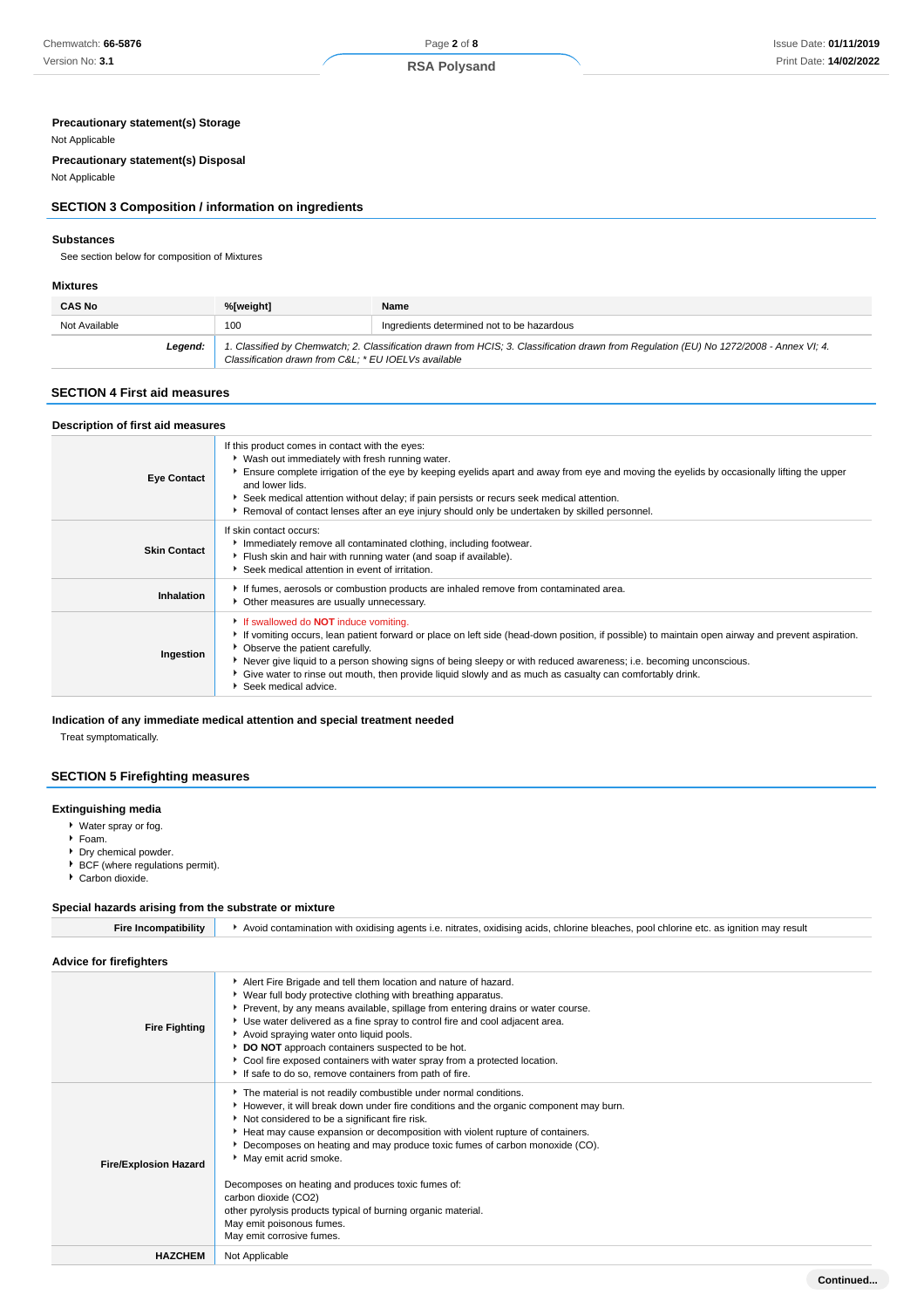## **SECTION 6 Accidental release measures**

**Personal precautions, protective equipment and emergency procedures** See section 8

#### **Environmental precautions**

See section 12

## **Methods and material for containment and cleaning up**

| <b>Minor Spills</b> | Slippery when spilt.<br>Remove all ignition sources.<br>Clean up all spills immediately.<br>Avoid breathing vapours and contact with skin and eyes.<br>Control personal contact with the substance, by using protective equipment.<br>Contain and absorb spill with sand, earth, inert material or vermiculite.<br>▶ Wipe up.<br>• Place in a suitable, labelled container for waste disposal.                                                                                                                                                                                                                                                                                                                                                                                                      |
|---------------------|-----------------------------------------------------------------------------------------------------------------------------------------------------------------------------------------------------------------------------------------------------------------------------------------------------------------------------------------------------------------------------------------------------------------------------------------------------------------------------------------------------------------------------------------------------------------------------------------------------------------------------------------------------------------------------------------------------------------------------------------------------------------------------------------------------|
| <b>Major Spills</b> | Slippery when spilt.<br>Moderate hazard.<br>Clear area of personnel and move upwind.<br>Alert Fire Brigade and tell them location and nature of hazard.<br>▶ Wear breathing apparatus plus protective gloves.<br>▶ Prevent, by any means available, spillage from entering drains or water course.<br>▶ No smoking, naked lights or ignition sources.<br>Increase ventilation.<br>Stop leak if safe to do so.<br>Contain spill with sand, earth or vermiculite.<br>Collect recoverable product into labelled containers for recycling.<br>Absorb remaining product with sand, earth or vermiculite.<br>Collect solid residues and seal in labelled drums for disposal.<br>▶ Wash area and prevent runoff into drains.<br>If contamination of drains or waterways occurs, advise emergency services. |

Personal Protective Equipment advice is contained in Section 8 of the SDS.

## **SECTION 7 Handling and storage**

## **Precautions for safe handling**

| Safe handling     | Limit all unnecessary personal contact.<br>▶ Wear protective clothing when risk of exposure occurs.<br>Use in a well-ventilated area.<br>V When handling DO NOT eat, drink or smoke.<br>Always wash hands with soap and water after handling.<br>Avoid physical damage to containers.<br>Use good occupational work practice.<br>▶ Observe manufacturer's storage and handling recommendations contained within this SDS. |
|-------------------|---------------------------------------------------------------------------------------------------------------------------------------------------------------------------------------------------------------------------------------------------------------------------------------------------------------------------------------------------------------------------------------------------------------------------|
| Other information | Store in original containers.<br>▶ Keep containers securely sealed.<br>Store in a cool, dry, well-ventilated area.<br>Store away from incompatible materials and foodstuff containers.<br>Protect containers against physical damage and check regularly for leaks.<br>• Observe manufacturer's storage and handling recommendations contained within this SDS.                                                           |

## **Conditions for safe storage, including any incompatibilities**

| Suitable container      | Metal can or drum<br>Packaging as recommended by manufacturer.<br>• Check all containers are clearly labelled and free from leaks.      |
|-------------------------|-----------------------------------------------------------------------------------------------------------------------------------------|
| Storage incompatibility | Incompatible with cyanides (class 6), strong acids (class 8), cationic detergents or foodstuffs<br>Avoid reaction with oxidising agents |

## **SECTION 8 Exposure controls / personal protection**

## **Control parameters**

## **Occupational Exposure Limits (OEL)**

**INGREDIENT DATA**

Not Available

**Emergency Limits**

| .            |               |               |                     |               |
|--------------|---------------|---------------|---------------------|---------------|
| Ingredient   | TEEL-1        | TEEL-2        |                     | TEEL-3        |
| RSA Polysand | Not Available | Not Available |                     | Not Available |
|              |               |               |                     |               |
| Ingredient   | Original IDLH |               | <b>Revised IDLH</b> |               |
| RSA Polysand | Not Available |               | Not Available       |               |
|              |               |               |                     |               |

#### **Exposure controls**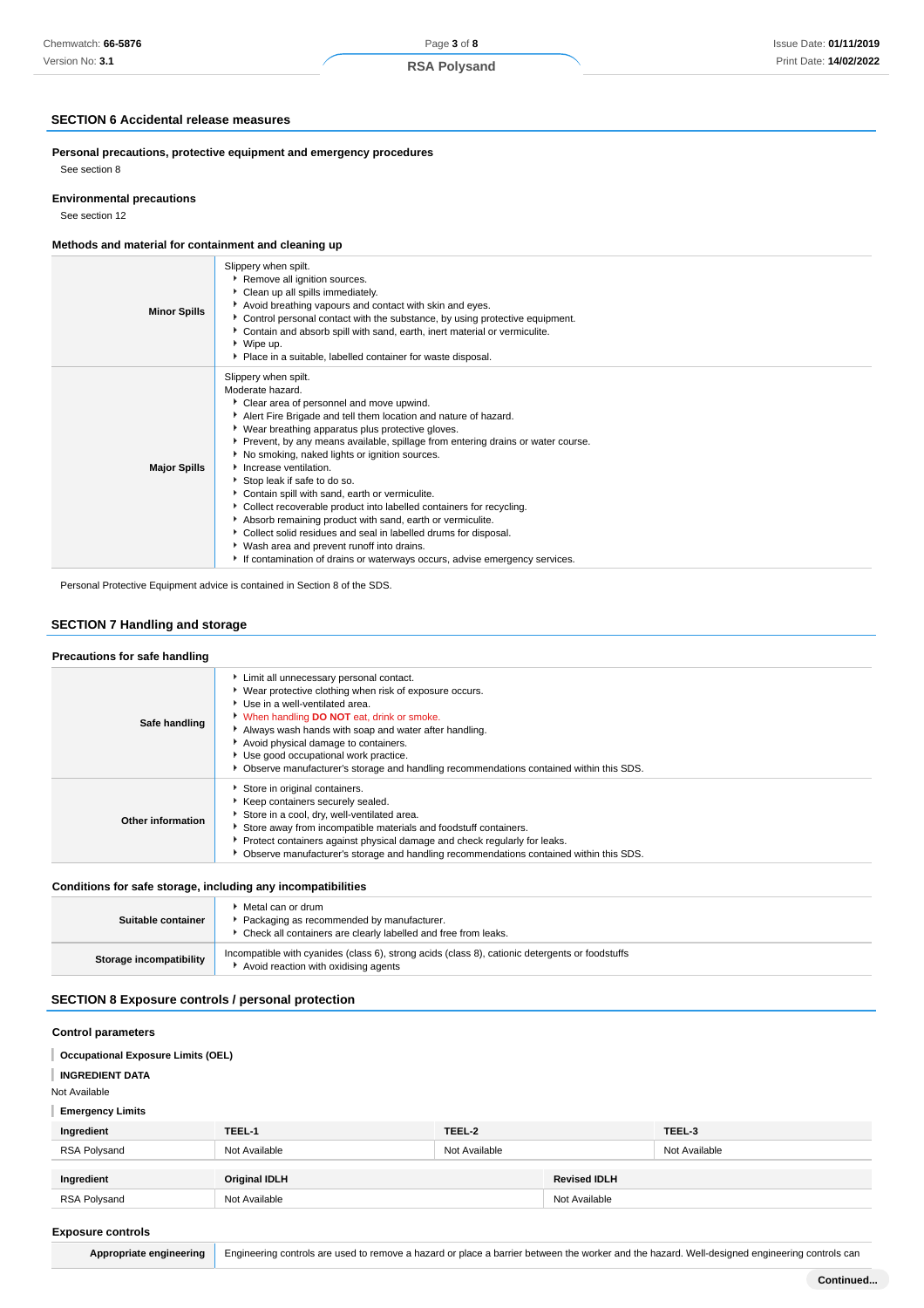|                              | be highly effective in protecting workers and will typically be independent of worker interactions to provide this high level of protection.<br>The basic types of engineering controls are:<br>Process controls which involve changing the way a job activity or process is done to reduce the risk.<br>Enclosure and/or isolation of emission source which keeps a selected hazard "physically" away from the worker and ventilation that strategically<br>"adds" and "removes" air in the work environment. Ventilation can remove or dilute an air contaminant if designed properly. The design of a<br>ventilation system must match the particular process and chemical or contaminant in use.<br>Employers may need to use multiple types of controls to prevent employee overexposure.<br>General exhaust is adequate under normal operating conditions. Local exhaust ventilation may be required in specific circumstances. If risk of<br>overexposure exists, wear approved respirator. Correct fit is essential to obtain adequate protection. Provide adequate ventilation in warehouse<br>or closed storage areas. Air contaminants generated in the workplace possess varying "escape" velocities which, in turn, determine the "capture                                                                                                                                                                                                                                                                                                                                                                                                                                                                                                                                                                                                                                                                                                                                                                                                                                                                                                                                                                                                                                                                                                                                                                                                                                                                                                                                                                                                 |                                  |                                     |
|------------------------------|---------------------------------------------------------------------------------------------------------------------------------------------------------------------------------------------------------------------------------------------------------------------------------------------------------------------------------------------------------------------------------------------------------------------------------------------------------------------------------------------------------------------------------------------------------------------------------------------------------------------------------------------------------------------------------------------------------------------------------------------------------------------------------------------------------------------------------------------------------------------------------------------------------------------------------------------------------------------------------------------------------------------------------------------------------------------------------------------------------------------------------------------------------------------------------------------------------------------------------------------------------------------------------------------------------------------------------------------------------------------------------------------------------------------------------------------------------------------------------------------------------------------------------------------------------------------------------------------------------------------------------------------------------------------------------------------------------------------------------------------------------------------------------------------------------------------------------------------------------------------------------------------------------------------------------------------------------------------------------------------------------------------------------------------------------------------------------------------------------------------------------------------------------------------------------------------------------------------------------------------------------------------------------------------------------------------------------------------------------------------------------------------------------------------------------------------------------------------------------------------------------------------------------------------------------------------------------------------------------------------------------------------------------|----------------------------------|-------------------------------------|
|                              | velocities" of fresh circulating air required to effectively remove the contaminant.                                                                                                                                                                                                                                                                                                                                                                                                                                                                                                                                                                                                                                                                                                                                                                                                                                                                                                                                                                                                                                                                                                                                                                                                                                                                                                                                                                                                                                                                                                                                                                                                                                                                                                                                                                                                                                                                                                                                                                                                                                                                                                                                                                                                                                                                                                                                                                                                                                                                                                                                                                    |                                  |                                     |
|                              | Type of Contaminant:                                                                                                                                                                                                                                                                                                                                                                                                                                                                                                                                                                                                                                                                                                                                                                                                                                                                                                                                                                                                                                                                                                                                                                                                                                                                                                                                                                                                                                                                                                                                                                                                                                                                                                                                                                                                                                                                                                                                                                                                                                                                                                                                                                                                                                                                                                                                                                                                                                                                                                                                                                                                                                    |                                  | Air Speed:                          |
|                              | solvent, vapours, degreasing etc., evaporating from tank (in still air).                                                                                                                                                                                                                                                                                                                                                                                                                                                                                                                                                                                                                                                                                                                                                                                                                                                                                                                                                                                                                                                                                                                                                                                                                                                                                                                                                                                                                                                                                                                                                                                                                                                                                                                                                                                                                                                                                                                                                                                                                                                                                                                                                                                                                                                                                                                                                                                                                                                                                                                                                                                |                                  | $0.25 - 0.5$ m/s<br>(50-100 f/min)  |
|                              | aerosols, fumes from pouring operations, intermittent container filling, low speed conveyer transfers, welding, spray<br>drift, plating acid fumes, pickling (released at low velocity into zone of active generation)                                                                                                                                                                                                                                                                                                                                                                                                                                                                                                                                                                                                                                                                                                                                                                                                                                                                                                                                                                                                                                                                                                                                                                                                                                                                                                                                                                                                                                                                                                                                                                                                                                                                                                                                                                                                                                                                                                                                                                                                                                                                                                                                                                                                                                                                                                                                                                                                                                  |                                  | 0.5-1 m/s (100-200<br>f/min.)       |
| controls                     | direct spray, spray painting in shallow booths, drum filling, conveyer loading, crusher dusts, gas discharge (active<br>generation into zone of rapid air motion)                                                                                                                                                                                                                                                                                                                                                                                                                                                                                                                                                                                                                                                                                                                                                                                                                                                                                                                                                                                                                                                                                                                                                                                                                                                                                                                                                                                                                                                                                                                                                                                                                                                                                                                                                                                                                                                                                                                                                                                                                                                                                                                                                                                                                                                                                                                                                                                                                                                                                       |                                  | 1-2.5 m/s (200-500<br>f/min.)       |
|                              | grinding, abrasive blasting, tumbling, high speed wheel generated dusts (released at high initial velocity into zone of<br>very high rapid air motion).                                                                                                                                                                                                                                                                                                                                                                                                                                                                                                                                                                                                                                                                                                                                                                                                                                                                                                                                                                                                                                                                                                                                                                                                                                                                                                                                                                                                                                                                                                                                                                                                                                                                                                                                                                                                                                                                                                                                                                                                                                                                                                                                                                                                                                                                                                                                                                                                                                                                                                 |                                  | $2.5 - 10$ m/s<br>(500-2000 f/min.) |
|                              | Within each range the appropriate value depends on:                                                                                                                                                                                                                                                                                                                                                                                                                                                                                                                                                                                                                                                                                                                                                                                                                                                                                                                                                                                                                                                                                                                                                                                                                                                                                                                                                                                                                                                                                                                                                                                                                                                                                                                                                                                                                                                                                                                                                                                                                                                                                                                                                                                                                                                                                                                                                                                                                                                                                                                                                                                                     |                                  |                                     |
|                              | Lower end of the range                                                                                                                                                                                                                                                                                                                                                                                                                                                                                                                                                                                                                                                                                                                                                                                                                                                                                                                                                                                                                                                                                                                                                                                                                                                                                                                                                                                                                                                                                                                                                                                                                                                                                                                                                                                                                                                                                                                                                                                                                                                                                                                                                                                                                                                                                                                                                                                                                                                                                                                                                                                                                                  | Upper end of the range           |                                     |
|                              | 1: Room air currents minimal or favourable to capture                                                                                                                                                                                                                                                                                                                                                                                                                                                                                                                                                                                                                                                                                                                                                                                                                                                                                                                                                                                                                                                                                                                                                                                                                                                                                                                                                                                                                                                                                                                                                                                                                                                                                                                                                                                                                                                                                                                                                                                                                                                                                                                                                                                                                                                                                                                                                                                                                                                                                                                                                                                                   | 1: Disturbing room air currents  |                                     |
|                              | 2: Contaminants of low toxicity or of nuisance value only.                                                                                                                                                                                                                                                                                                                                                                                                                                                                                                                                                                                                                                                                                                                                                                                                                                                                                                                                                                                                                                                                                                                                                                                                                                                                                                                                                                                                                                                                                                                                                                                                                                                                                                                                                                                                                                                                                                                                                                                                                                                                                                                                                                                                                                                                                                                                                                                                                                                                                                                                                                                              | 2: Contaminants of high toxicity |                                     |
|                              | 3: Intermittent, low production.                                                                                                                                                                                                                                                                                                                                                                                                                                                                                                                                                                                                                                                                                                                                                                                                                                                                                                                                                                                                                                                                                                                                                                                                                                                                                                                                                                                                                                                                                                                                                                                                                                                                                                                                                                                                                                                                                                                                                                                                                                                                                                                                                                                                                                                                                                                                                                                                                                                                                                                                                                                                                        | 3: High production, heavy use    |                                     |
|                              | 4: Large hood or large air mass in motion                                                                                                                                                                                                                                                                                                                                                                                                                                                                                                                                                                                                                                                                                                                                                                                                                                                                                                                                                                                                                                                                                                                                                                                                                                                                                                                                                                                                                                                                                                                                                                                                                                                                                                                                                                                                                                                                                                                                                                                                                                                                                                                                                                                                                                                                                                                                                                                                                                                                                                                                                                                                               | 4: Small hood-local control only |                                     |
|                              | Simple theory shows that air velocity falls rapidly with distance away from the opening of a simple extraction pipe. Velocity generally decreases<br>with the square of distance from the extraction point (in simple cases). Therefore the air speed at the extraction point should be adjusted,<br>accordingly, after reference to distance from the contaminating source. The air velocity at the extraction fan, for example, should be a minimum of<br>1-2 m/s (200-400 f/min) for extraction of solvents generated in a tank 2 meters distant from the extraction point. Other mechanical considerations,<br>producing performance deficits within the extraction apparatus, make it essential that theoretical air velocities are multiplied by factors of 10 or<br>more when extraction systems are installed or used.                                                                                                                                                                                                                                                                                                                                                                                                                                                                                                                                                                                                                                                                                                                                                                                                                                                                                                                                                                                                                                                                                                                                                                                                                                                                                                                                                                                                                                                                                                                                                                                                                                                                                                                                                                                                                          |                                  |                                     |
| <b>Personal protection</b>   |                                                                                                                                                                                                                                                                                                                                                                                                                                                                                                                                                                                                                                                                                                                                                                                                                                                                                                                                                                                                                                                                                                                                                                                                                                                                                                                                                                                                                                                                                                                                                                                                                                                                                                                                                                                                                                                                                                                                                                                                                                                                                                                                                                                                                                                                                                                                                                                                                                                                                                                                                                                                                                                         |                                  |                                     |
| Eye and face protection      | Safety glasses with side shields.<br>Chemical goggles.<br>۱.<br>Contact lenses may pose a special hazard; soft contact lenses may absorb and concentrate irritants. A written policy document, describing<br>the wearing of lenses or restrictions on use, should be created for each workplace or task. This should include a review of lens absorption<br>and adsorption for the class of chemicals in use and an account of injury experience. Medical and first-aid personnel should be trained in<br>their removal and suitable equipment should be readily available. In the event of chemical exposure, begin eye irrigation immediately and<br>remove contact lens as soon as practicable. Lens should be removed at the first signs of eye redness or irritation - lens should be removed in<br>a clean environment only after workers have washed hands thoroughly. [CDC NIOSH Current Intelligence Bulletin 59], [AS/NZS 1336 or<br>national equivalent]                                                                                                                                                                                                                                                                                                                                                                                                                                                                                                                                                                                                                                                                                                                                                                                                                                                                                                                                                                                                                                                                                                                                                                                                                                                                                                                                                                                                                                                                                                                                                                                                                                                                                     |                                  |                                     |
| <b>Skin protection</b>       | See Hand protection below                                                                                                                                                                                                                                                                                                                                                                                                                                                                                                                                                                                                                                                                                                                                                                                                                                                                                                                                                                                                                                                                                                                                                                                                                                                                                                                                                                                                                                                                                                                                                                                                                                                                                                                                                                                                                                                                                                                                                                                                                                                                                                                                                                                                                                                                                                                                                                                                                                                                                                                                                                                                                               |                                  |                                     |
| <b>Hands/feet protection</b> | ▶ Wear chemical protective gloves, e.g. PVC.<br>▶ Wear safety footwear or safety gumboots, e.g. Rubber<br>The selection of suitable gloves does not only depend on the material, but also on further marks of quality which vary from manufacturer to<br>manufacturer. Where the chemical is a preparation of several substances, the resistance of the glove material can not be calculated in advance<br>and has therefore to be checked prior to the application.<br>The exact break through time for substances has to be obtained from the manufacturer of the protective gloves and has to be observed when<br>making a final choice.<br>Personal hygiene is a key element of effective hand care. Gloves must only be worn on clean hands. After using gloves, hands should be<br>washed and dried thoroughly. Application of a non-perfumed moisturiser is recommended.<br>Suitability and durability of glove type is dependent on usage. Important factors in the selection of gloves include:<br>· frequency and duration of contact,<br>· chemical resistance of glove material,<br>· glove thickness and<br>· dexterity<br>Select gloves tested to a relevant standard (e.g. Europe EN 374, US F739, AS/NZS 2161.1 or national equivalent).<br>When prolonged or frequently repeated contact may occur, a glove with a protection class of 5 or higher (breakthrough time greater than 240<br>minutes according to EN 374, AS/NZS 2161.10.1 or national equivalent) is recommended.<br>· When only brief contact is expected, a glove with a protection class of 3 or higher (breakthrough time greater than 60 minutes according to EN<br>374, AS/NZS 2161.10.1 or national equivalent) is recommended.<br>. Some glove polymer types are less affected by movement and this should be taken into account when considering gloves for long-term use.<br>. Contaminated gloves should be replaced.<br>As defined in ASTM F-739-96 in any application, gloves are rated as:<br>. Excellent when breakthrough time > 480 min<br>Good when breakthrough time > 20 min<br>· Fair when breakthrough time < 20 min<br>. Poor when glove material degrades<br>For general applications, gloves with a thickness typically greater than 0.35 mm, are recommended.<br>It should be emphasised that glove thickness is not necessarily a good predictor of glove resistance to a specific chemical, as the permeation<br>efficiency of the glove will be dependent on the exact composition of the glove material. Therefore, glove selection should also be based on<br>consideration of the task requirements and knowledge of breakthrough times. |                                  |                                     |

Glove thickness may also vary depending on the glove manufacturer, the glove type and the glove model. Therefore, the manufacturers technical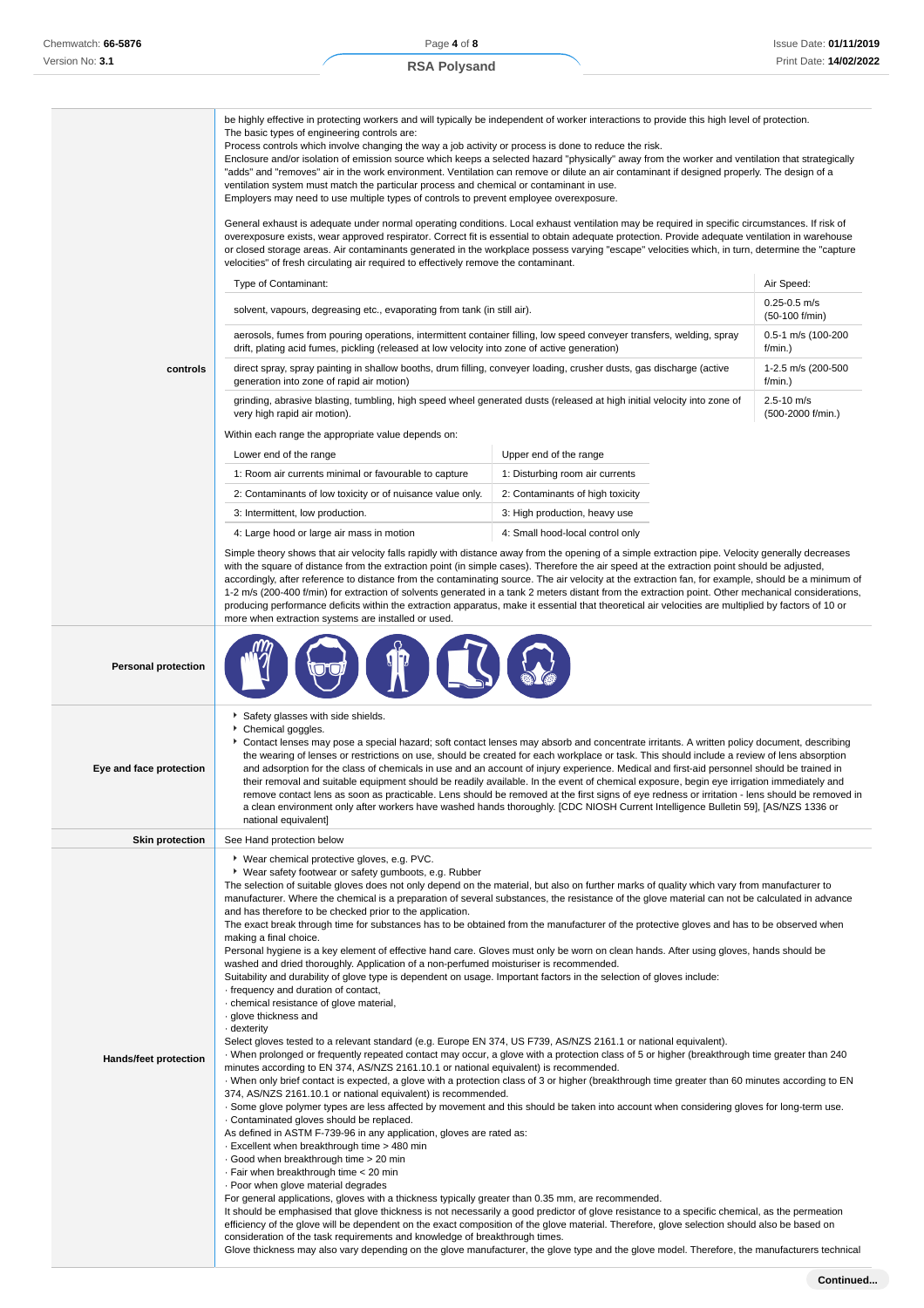|                        | data should always be taken into account to ensure selection of the most appropriate glove for the task.<br>Note: Depending on the activity being conducted, gloves of varying thickness may be required for specific tasks. For example:<br>· Thinner gloves (down to 0.1 mm or less) may be required where a high degree of manual dexterity is needed. However, these gloves are only<br>likely to give short duration protection and would normally be just for single use applications, then disposed of.<br>· Thicker gloves (up to 3 mm or more) may be required where there is a mechanical (as well as a chemical) risk i.e. where there is abrasion or<br>puncture potential<br>Gloves must only be worn on clean hands. After using gloves, hands should be washed and dried thoroughly. Application of a non-perfumed<br>moisturiser is recommended. |
|------------------------|------------------------------------------------------------------------------------------------------------------------------------------------------------------------------------------------------------------------------------------------------------------------------------------------------------------------------------------------------------------------------------------------------------------------------------------------------------------------------------------------------------------------------------------------------------------------------------------------------------------------------------------------------------------------------------------------------------------------------------------------------------------------------------------------------------------------------------------------------------------|
| <b>Body protection</b> | See Other protection below                                                                                                                                                                                                                                                                                                                                                                                                                                                                                                                                                                                                                                                                                                                                                                                                                                       |
| Other protection       | • Overalls.<br>P.V.C apron.<br>Barrier cream.<br>Skin cleansing cream.<br>▶ Eve wash unit.                                                                                                                                                                                                                                                                                                                                                                                                                                                                                                                                                                                                                                                                                                                                                                       |

#### **Respiratory protection**

Type A Filter of sufficient capacity. (AS/NZS 1716 & 1715, EN 143:2000 & 149:2001, ANSI Z88 or national equivalent)

Selection of the Class and Type of respirator will depend upon the level of breathing zone contaminant and the chemical nature of the contaminant. Protection Factors (defined as the ratio of contaminant outside and inside the mask) may also be important.

| Required minimum protection factor | Maximum gas/vapour concentration present in air p.p.m. (by volume) | <b>Half-face Respirator</b> | <b>Full-Face Respirator</b> |
|------------------------------------|--------------------------------------------------------------------|-----------------------------|-----------------------------|
| up to 10                           | 1000                                                               | A-AUS / Class1              |                             |
| up to 50                           | 1000                                                               |                             | A-AUS / Class 1             |
| up to 50                           | 5000                                                               | Airline <sup>*</sup>        |                             |
| up to 100                          | 5000                                                               |                             | $A-2$                       |
| up to 100                          | 10000                                                              |                             | $A-3$                       |
| $100+$                             |                                                                    |                             | Airline**                   |

\* - Continuous Flow \*\* - Continuous-flow or positive pressure demand

A(All classes) = Organic vapours, B AUS or B1 = Acid gasses, B2 = Acid gas or hydrogen cyanide(HCN), B3 = Acid gas or hydrogen cyanide(HCN), E = Sulfur dioxide(SO2), G = Agricultural chemicals, K = Ammonia(NH3), Hg = Mercury, NO = Oxides of nitrogen, MB = Methyl bromide, AX = Low boiling point organic compounds(below 65 degC)

- Cartridge respirators should never be used for emergency ingress or in areas of unknown vapour concentrations or oxygen content.
- The wearer must be warned to leave the contaminated area immediately on detecting any odours through the respirator. The odour may indicate that the mask is not functioning properly, that the vapour concentration is too high, or that the mask is not properly fitted. Because of these limitations, only restricted use of cartridge respirators is considered appropriate.
- Cartridge performance is affected by humidity. Cartridges should be changed after 2 hr of continuous use unless it is determined that the humidity is less than 75%, in which case, cartridges can be used for 4 hr. Used cartridges should be discarded daily, regardless of the length of time used

### **SECTION 9 Physical and chemical properties**

#### **Information on basic physical and chemical properties**

| Appearance                                      | Thick paste with slight acrylic/ammonia odour; mixes with water. |                                            |                |
|-------------------------------------------------|------------------------------------------------------------------|--------------------------------------------|----------------|
|                                                 |                                                                  |                                            |                |
| <b>Physical state</b>                           | Non Slump Paste                                                  | Relative density (Water = $1$ )            | $1.6 - 1.8$    |
| Odour                                           | Not Available                                                    | Partition coefficient n-octanol<br>/ water | Not Available  |
| <b>Odour threshold</b>                          | Not Available                                                    | Auto-ignition temperature (°C)             | Not Available  |
| pH (as supplied)                                | 8.5-9.5                                                          | <b>Decomposition temperature</b>           | Not Available  |
| Melting point / freezing point<br>(°C)          | Not Available                                                    | Viscosity (cSt)                            | Not Available  |
| Initial boiling point and boiling<br>range (°C) | Not Available                                                    | Molecular weight (g/mol)                   | Not Applicable |
| Flash point (°C)                                | Not Available                                                    | <b>Taste</b>                               | Not Available  |
| <b>Evaporation rate</b>                         | Not Available                                                    | <b>Explosive properties</b>                | Not Available  |
| <b>Flammability</b>                             | Not Available                                                    | <b>Oxidising properties</b>                | Not Available  |
| Upper Explosive Limit (%)                       | Not Available                                                    | Surface Tension (dyn/cm or<br>mN/m         | Not Available  |
| Lower Explosive Limit (%)                       | Not Available                                                    | <b>Volatile Component (%vol)</b>           | Not Available  |
| Vapour pressure (kPa)                           | Not Available                                                    | Gas group                                  | Not Available  |
| Solubility in water                             | Miscible                                                         | pH as a solution (Not<br>Available%)       | Not Available  |
| Vapour density $(Air = 1)$                      | Not Available                                                    | VOC g/L                                    | Not Available  |

#### **SECTION 10 Stability and reactivity**

| Reactivity                            | See section 7                                                                                                                        |
|---------------------------------------|--------------------------------------------------------------------------------------------------------------------------------------|
| <b>Chemical stability</b>             | • Unstable in the presence of incompatible materials.<br>▶ Product is considered stable.<br>Hazardous polymerisation will not occur. |
| Possibility of hazardous<br>reactions | See section 7                                                                                                                        |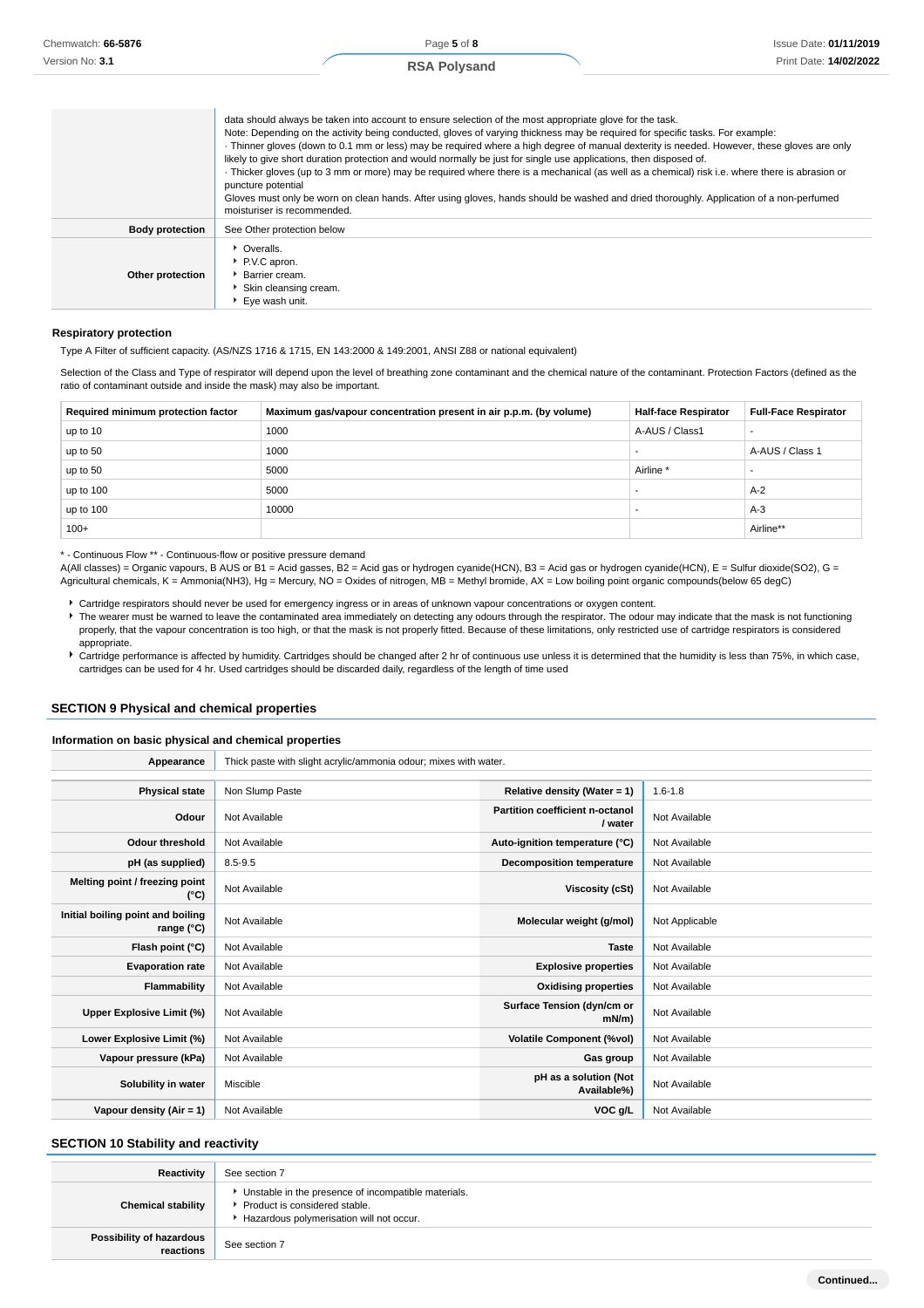| <b>Conditions to avoid</b>                 | See section 7 |
|--------------------------------------------|---------------|
| Incompatible materials                     | See section 7 |
| <b>Hazardous decomposition</b><br>products | See section 5 |

## **SECTION 11 Toxicological information**

#### **Information on toxicological effects**

| The material is not thought to produce either adverse health effects or irritation of the respiratory tract following inhalation (as classified by EC<br>Directives using animal models). Nevertheless, adverse systemic effects have been produced following exposure of animals by at least one other<br>route and good hygiene practice requires that exposure be kept to a minimum and that suitable control measures be used in an occupational<br>setting. |                                    |  |
|------------------------------------------------------------------------------------------------------------------------------------------------------------------------------------------------------------------------------------------------------------------------------------------------------------------------------------------------------------------------------------------------------------------------------------------------------------------|------------------------------------|--|
| Accidental ingestion of the material may be damaging to the health of the individual.<br>Ingestion may result in nausea, abdominal irritation, pain and vomiting                                                                                                                                                                                                                                                                                                 |                                    |  |
| There is some evidence to suggest that this material can cause inflammation of the skin on contact in some persons.<br>Open cuts, abraded or irritated skin should not be exposed to this material<br>Entry into the blood-stream, through, for example, cuts, abrasions or lesions, may produce systemic injury with harmful effects. Examine the skin<br>prior to the use of the material and ensure that any external damage is suitably protected.           |                                    |  |
| There is some evidence to suggest that this material can cause eye irritation and damage in some persons.                                                                                                                                                                                                                                                                                                                                                        |                                    |  |
| Long-term exposure to the product is not thought to produce chronic effects adverse to the health (as classified by EC Directives using animal<br>models); nevertheless exposure by all routes should be minimised as a matter of course.                                                                                                                                                                                                                        |                                    |  |
| <b>TOXICITY</b><br>Not Available                                                                                                                                                                                                                                                                                                                                                                                                                                 | <b>IRRITATION</b><br>Not Available |  |
|                                                                                                                                                                                                                                                                                                                                                                                                                                                                  |                                    |  |

**Legend:** 1. Value obtained from Europe ECHA Registered Substances - Acute toxicity 2.\* Value obtained from manufacturer's SDS. Unless otherwise specified data extracted from RTECS - Register of Toxic Effect of chemical Substances

| <b>Acute Toxicity</b>                       | ×            | Carcinogenicity                 | ж |
|---------------------------------------------|--------------|---------------------------------|---|
| <b>Skin Irritation/Corrosion</b>            | ×            | Reproductivity                  | × |
| <b>Serious Eye Damage/Irritation</b>        | $\checkmark$ | <b>STOT - Single Exposure</b>   | × |
| <b>Respiratory or Skin</b><br>sensitisation | ×            | <b>STOT - Repeated Exposure</b> | × |
| <b>Mutagenicity</b>                         | ×            | <b>Aspiration Hazard</b>        | × |
|                                             |              |                                 |   |

**Legend:** – Data either not available or does not fill the criteria for classification  $\blacktriangleright$  – Data either not available to make classification

## **SECTION 12 Ecological information**

#### **Toxicity RSA Polysand Endpoint Test Duration (hr) Species Value Source** Not Not Not Available Not Available Not Available Not Available Not Available Not Ava<br>Available Ava Available Not Available **Legend:** Extracted from 1. IUCLID Toxicity Data 2. Europe ECHA Registered Substances - Ecotoxicological Information - Aquatic Toxicity 4. US EPA, Ecotox database - Aquatic Toxicity Data 5. ECETOC Aquatic Hazard Assessment Data 6. NITE (Japan) - Bioconcentration Data 7. METI (Japan) - Bioconcentration Data 8. Vendor Data

**DO NOT** discharge into sewer or waterways.

#### **Persistence and degradability**

| Ingredient                       | Persistence: Water/Soil               | Persistence: Air                      |
|----------------------------------|---------------------------------------|---------------------------------------|
|                                  | No Data available for all ingredients | No Data available for all ingredients |
| <b>Bioaccumulative potential</b> |                                       |                                       |
|                                  | $ -$<br>.                             |                                       |

| Ingredient       | <b>Bioaccumulation</b>                |
|------------------|---------------------------------------|
|                  | No Data available for all ingredients |
| Mobility in soil |                                       |
| Ingredient       | <b>Mobility</b>                       |
|                  | No Data available for all ingredients |

#### **SECTION 13 Disposal considerations**

| Waste treatment methods      |                                                                                                                                                                                                                                                                                         |
|------------------------------|-----------------------------------------------------------------------------------------------------------------------------------------------------------------------------------------------------------------------------------------------------------------------------------------|
| Product / Packaging disposal | Legislation addressing waste disposal requirements may differ by country, state and/ or territory. Each user must refer to laws operating in their<br>area. In some areas, certain wastes must be tracked.<br>A Hierarchy of Controls seems to be common - the user should investigate: |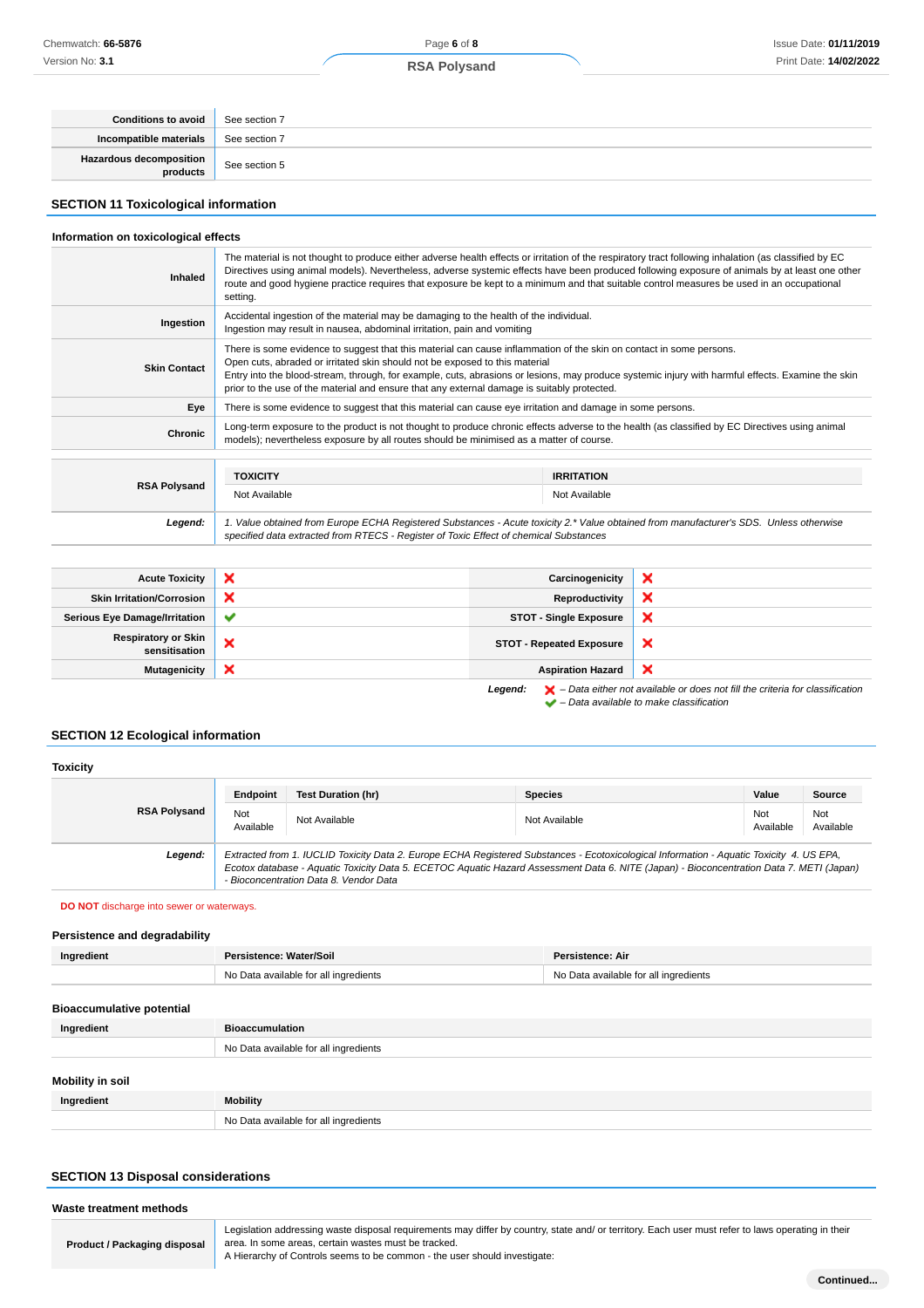| Reduction                                                                                                                                         |
|---------------------------------------------------------------------------------------------------------------------------------------------------|
| Reuse                                                                                                                                             |
| $\triangleright$ Recycling                                                                                                                        |
| Disposal (if all else fails)                                                                                                                      |
| This material may be recycled if unused, or if it has not been contaminated so as to make it unsuitable for its intended use. If it has been      |
| contaminated, it may be possible to reclaim the product by filtration, distillation or some other means. Shelf life considerations should also be |
| applied in making decisions of this type. Note that properties of a material may change in use, and recycling or reuse may not always be          |
| appropriate.                                                                                                                                      |
| DO NOT allow wash water from cleaning or process equipment to enter drains.                                                                       |
| It may be necessary to collect all wash water for treatment before disposal.                                                                      |
| In all cases disposal to sewer may be subject to local laws and regulations and these should be considered first.                                 |
| ▶ Where in doubt contact the responsible authority.                                                                                               |
| Recycle wherever possible or consult manufacturer for recycling options.                                                                          |
| Consult State Land Waste Authority for disposal.                                                                                                  |
| Bury or incinerate residue at an approved site.                                                                                                   |
| Recycle containers if possible, or dispose of in an authorised landfill.                                                                          |
|                                                                                                                                                   |

## **SECTION 14 Transport information**

| <b>Labels Required</b>  |                                                                                                                                                                                                                                                                                                                     |  |  |  |
|-------------------------|---------------------------------------------------------------------------------------------------------------------------------------------------------------------------------------------------------------------------------------------------------------------------------------------------------------------|--|--|--|
| <b>Marine Pollutant</b> | NO.                                                                                                                                                                                                                                                                                                                 |  |  |  |
| <b>HAZCHEM</b>          | Not Applicable                                                                                                                                                                                                                                                                                                      |  |  |  |
| Not Applicable          | Land transport (ADG): NOT REGULATED FOR TRANSPORT OF DANGEROUS GOODS<br>Air transport (ICAO-IATA / DGR): NOT REGULATED FOR TRANSPORT OF DANGEROUS GOODS<br>Sea transport (IMDG-Code / GGVSee): NOT REGULATED FOR TRANSPORT OF DANGEROUS GOODS<br>Transport in bulk according to Annex II of MARPOL and the IBC code |  |  |  |

**Transport in bulk in accordance with MARPOL Annex V and the IMSBC Code**

| <b>Product name</b>                               | Group |  |
|---------------------------------------------------|-------|--|
| Transport in bulk in accordance with the ICG Code |       |  |

**Product name Ship Type**

# **SECTION 15 Regulatory information**

#### **Safety, health and environmental regulations / legislation specific for the substance or mixture**

## **National Inventory Status**

| ranonar mychiory olatas                            |                                                                                                                                                                                                   |  |  |  |
|----------------------------------------------------|---------------------------------------------------------------------------------------------------------------------------------------------------------------------------------------------------|--|--|--|
| <b>National Inventory</b>                          | <b>Status</b>                                                                                                                                                                                     |  |  |  |
| Australia - AIIC / Australia<br>Non-Industrial Use | Not Available                                                                                                                                                                                     |  |  |  |
| Canada - DSL                                       | Not Available                                                                                                                                                                                     |  |  |  |
| Canada - NDSL                                      | Not Available                                                                                                                                                                                     |  |  |  |
| China - IECSC                                      | Not Available                                                                                                                                                                                     |  |  |  |
| Europe - EINEC / ELINCS / NLP                      | Not Available                                                                                                                                                                                     |  |  |  |
| Japan - ENCS                                       | Not Available                                                                                                                                                                                     |  |  |  |
| Korea - KECI                                       | Not Available                                                                                                                                                                                     |  |  |  |
| New Zealand - NZIoC                                | Not Available                                                                                                                                                                                     |  |  |  |
| Philippines - PICCS                                | Not Available                                                                                                                                                                                     |  |  |  |
| USA - TSCA                                         | Not Available                                                                                                                                                                                     |  |  |  |
| Taiwan - TCSI                                      | Not Available                                                                                                                                                                                     |  |  |  |
| Mexico - INSQ                                      | Not Available                                                                                                                                                                                     |  |  |  |
| Vietnam - NCI                                      | Not Available                                                                                                                                                                                     |  |  |  |
| Russia - FBEPH                                     | Not Available                                                                                                                                                                                     |  |  |  |
| Legend:                                            | Yes = All CAS declared ingredients are on the inventory<br>No = One or more of the CAS listed ingredients are not on the inventory. These ingredients may be exempt or will require registration. |  |  |  |

## **SECTION 16 Other information**

|            | $\cdots$ |
|------------|----------|
| ীরা⊨<br>nı | ~~       |

## **SDS Version Summary**

| Version | Date of Update | <b>Sections Updated</b>                                                        |
|---------|----------------|--------------------------------------------------------------------------------|
|         | 01/11/2019     | One-off system update. NOTE: This may or may not change the GHS classification |